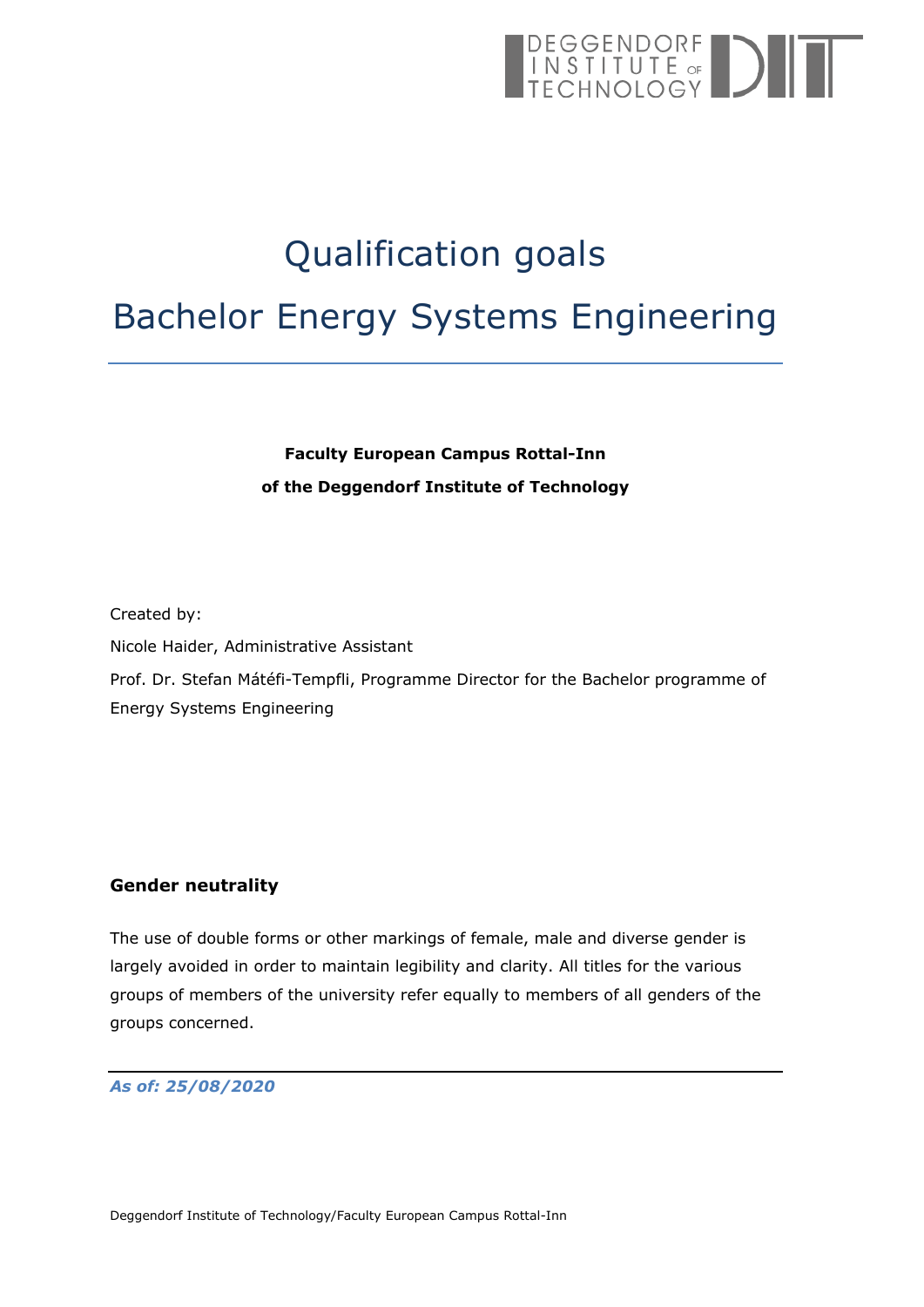

# **Table of Contents**

| 4 Learning outcomes of modules/module objectives/matrix of objectives 7 |  |
|-------------------------------------------------------------------------|--|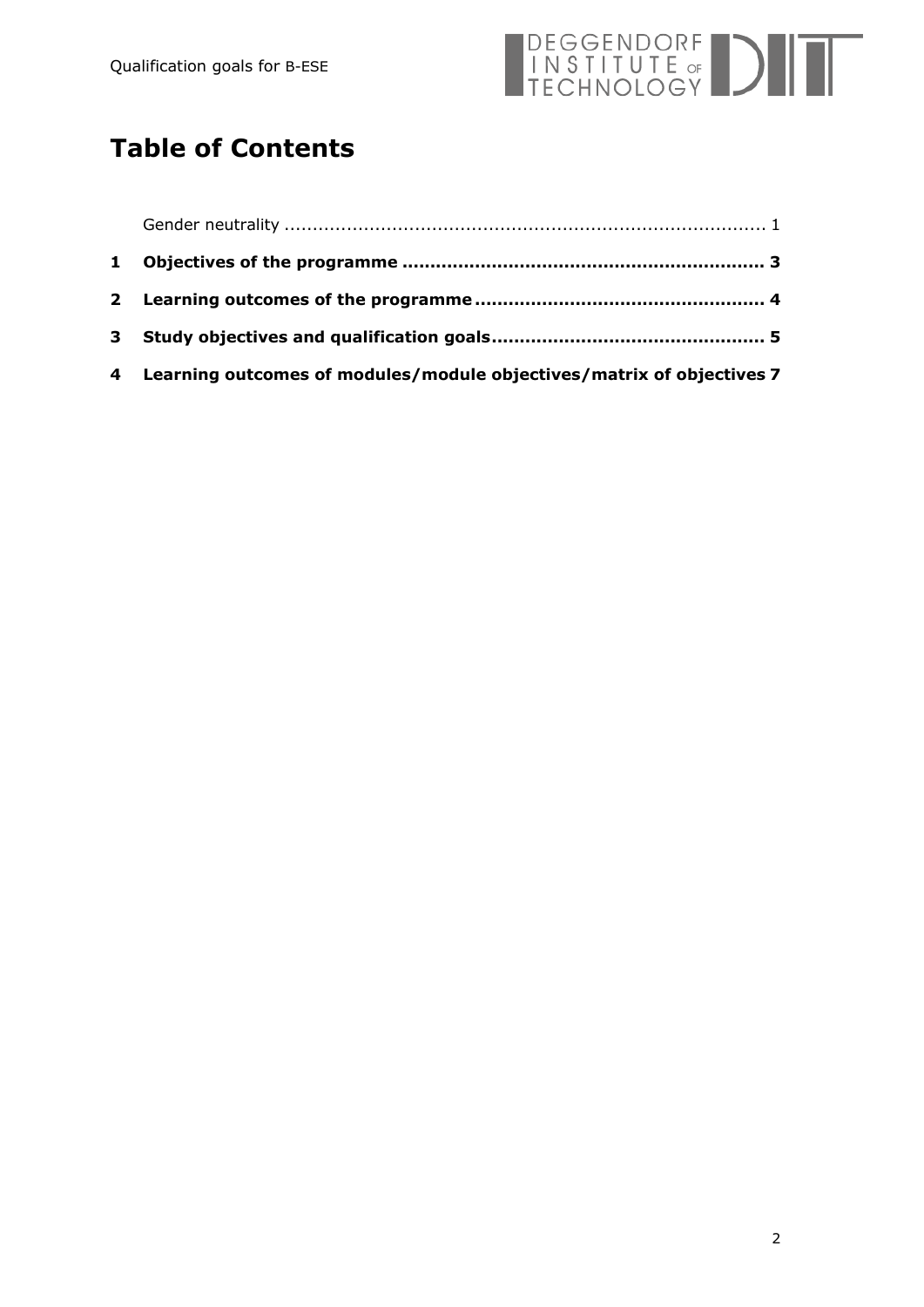

### <span id="page-2-0"></span>**1 Objectives of the programme**

The programme aims to provide a broad-based interdisciplinary qualification in knowledge-intensive engineering based on scientific knowledge and methods through practice-oriented teaching. This applies, in particular, to the substitution of fossil fuels with renewable energies. In addition to imparting specialised knowledge in the field of engineering basics and renewable energies, key qualifications, which enable students to shape the change in energy systems from fossil raw material base to renewable resources, are also developed. The focus is on decentralised energy systems, energy networks and their operation and management.

The programme also aims at imparting the professional skills, methods expertise and social skills that enable independent application of acquired knowledge and skills, scientific knowledge and methods, and responsible action as an engineer in the field of energy systems.

Students also acquire social and international skills that enable them to act confidently and competently in the complex and inter-cultural economic environment, especially in the area of energy system transformation. International aspects and the expansion of language skills are of great importance given the increasing internationalisation of the economy. The programme focuses especially on imparting practice-oriented knowledge to facilitate the sustainable reorganisation of energy production. Together with a recommended stay of at least one semester abroad, students are well-prepared to meet the challenges of climate change with technical solutions that are required worldwide.

Importance is placed on wide-ranging and qualified interdisciplinary training, which enables graduates to seize a wide range of professional opportunities in commercial and utility companies, as well as in public services or in private practice. Training focuses on implementation-oriented teaching, taking into account the requirements of nationally and internationally operating industrial companies. The programme also prepares graduates for a subsequent management role in the company as well as for their own independent work or company succession.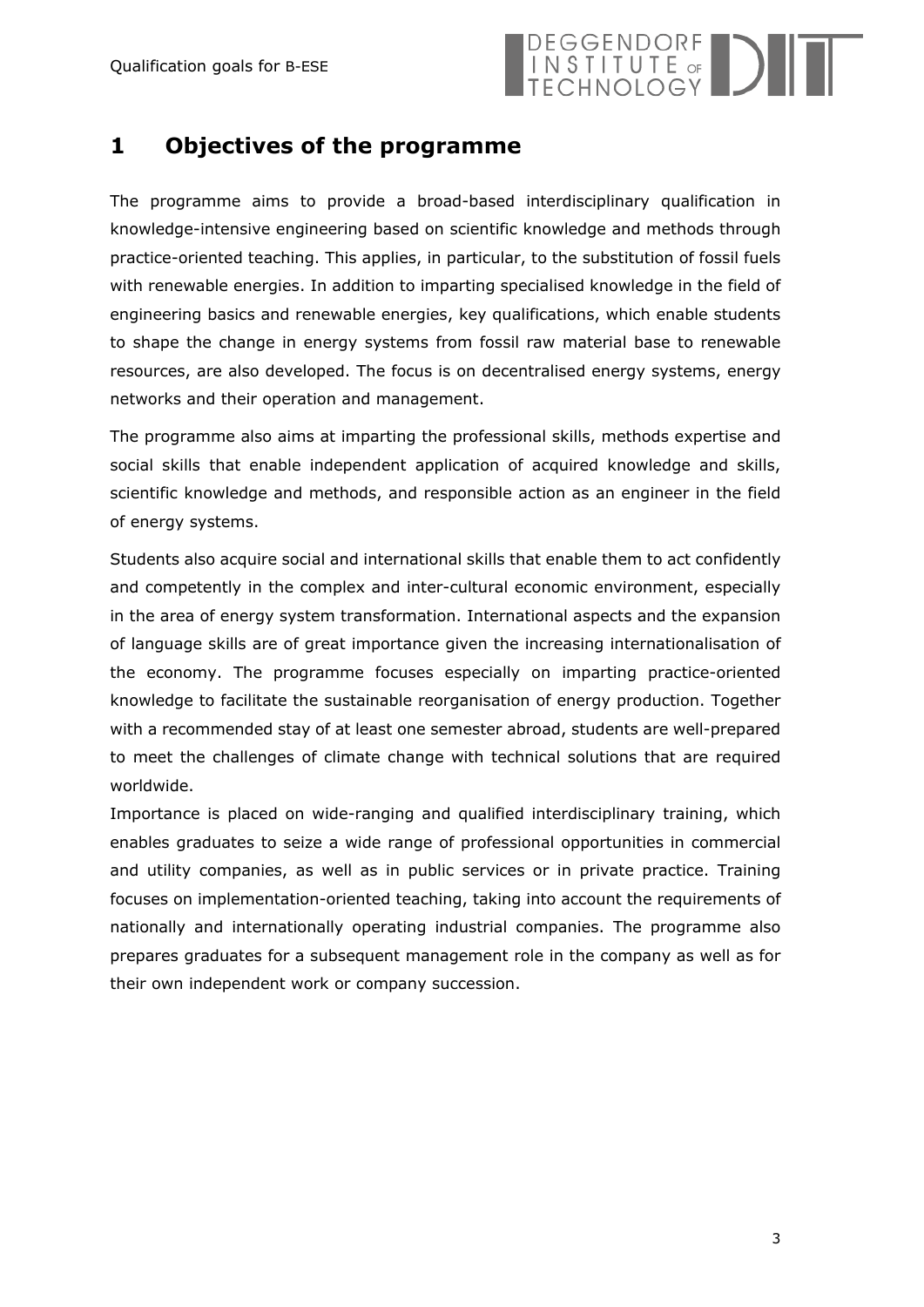

### <span id="page-3-0"></span>**2 Learning outcomes of the programme**

Through generalist education, which focuses on engineering disciplines, and with the supplementation of management skills and key qualifications in the area of sustainable entrepreneurial operations, students should be in a position to grasp overarching interrelations, respond flexibly and thus actively shape the transformation of energy systems. Graduates are taught the ability to grasp the rapid change in technical progress, to help develop technical design and solution options and to assess their technical suitability.

In addition, they should be able to evaluate technical concepts economically and use them for the company based on economic principles. They should also be able to recognise the impact of decisions on business activities, employees and the environment and act responsibly with that in view. The programme also prepares graduates for a subsequent management role in the company as well as for their own independent work or company succession.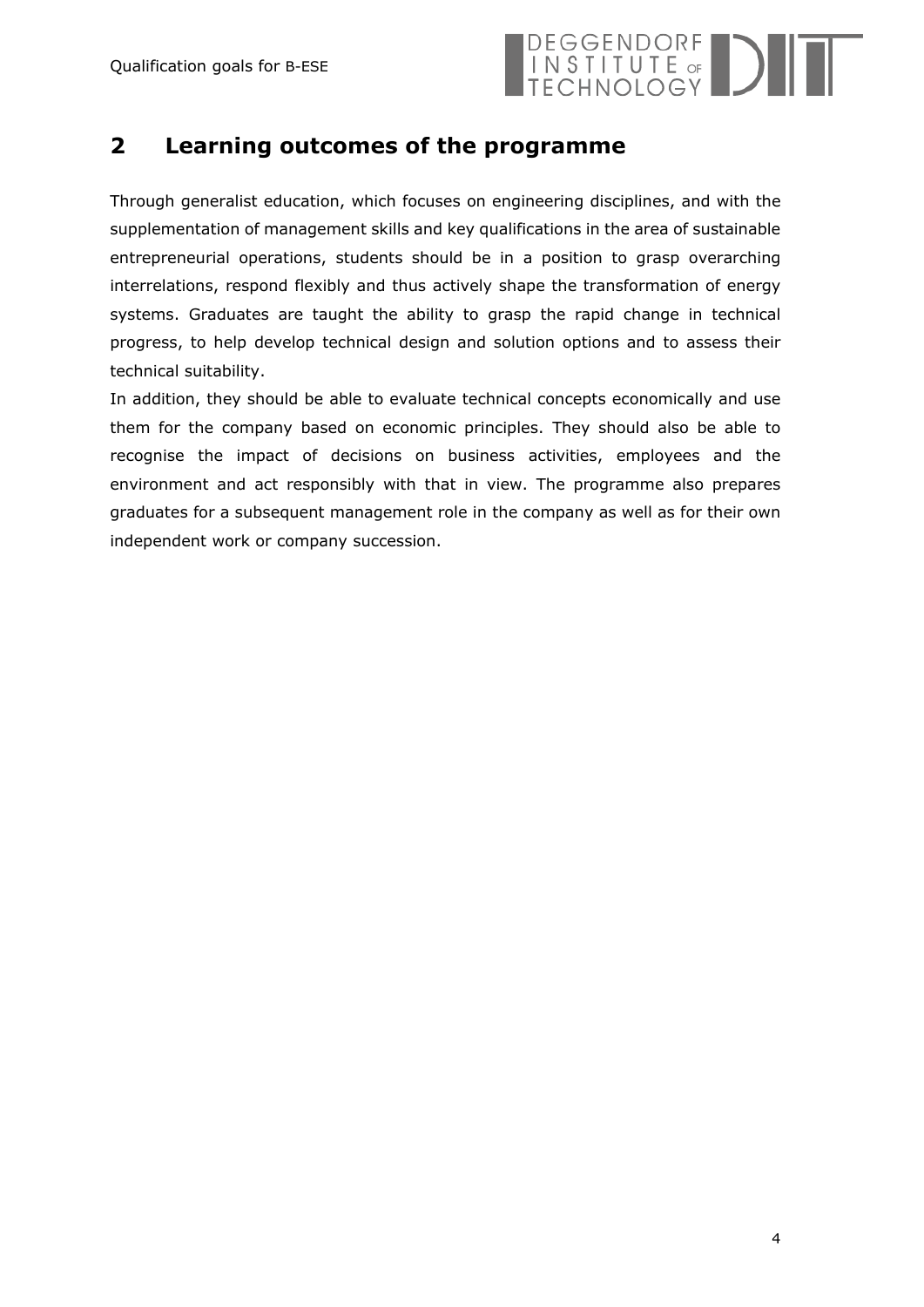

# <span id="page-4-0"></span>**3 Study objectives and qualification goals**

#### **Knowledge**:

Graduates acquire extensive knowledge of mathematics, science and engineering, especially in the core areas of decentralised energy systems, energy networks and their operation and management. Theoretically acquired knowledge can be implemented in a practical and solution-oriented manner. Graduates know the terms and methods relevant to different fields. Due to the knowledge of business administration that is acquired, graduates have the necessary know-how to set up and manage companies. Graduates can research and interpret academic technical texts and apply them to situations in everyday work.

#### **Skills**:

- Students have in-depth and application-relevant specialist knowledge of energy systems engineering.
- They have in-depth knowledge of:
	- Development (conception, calculation, planning and building) of regenerative energy systems and smart grids using tools for spatial planning and modern geo-information systems
	- $\triangleright$  Project planning (system design of sustainable energy systems including storage, supply and distribution technologies)
	- $\triangleright$  Assembly, commissioning, servicing and maintenance
	- Monitoring and assessment of regenerative energy systems using modern, digitised measuring and control technology
	- $\triangleright$  Management of energy networks (electricity and gas) in different energy markets
	- ▶ Lean management
	- $\triangleright$  Sustainable corporate governance
	- $\triangleright$  Working in an international environment
- Students can assess their range of services, identify further training measures and work together internationally, even in large teams.
- Students can analyse and evaluate engineering related problems from the fields renewable energy and energy systems and develop appropriate solutions.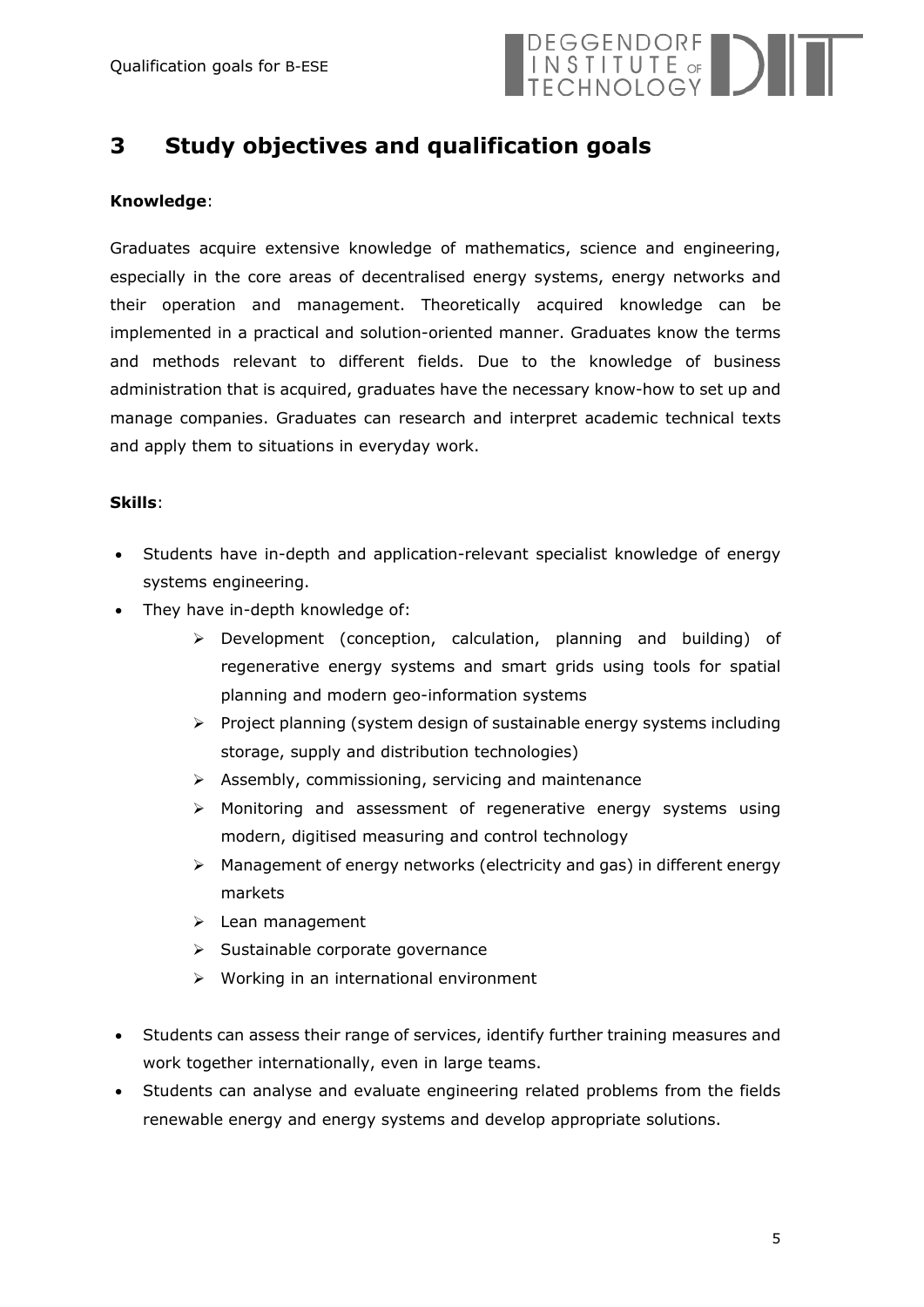# DEGGENDORF<br>INSTITUTE of DIE

#### **Competencies**:

- Students can research and interpret academic technical texts and apply them to situations in everyday work.
- They can solve problems in an application-oriented manner using basic methods.
- Students can present work results in a structured manner and discuss them in front of expert audience.
- They can think and act in an entrepreneurial way and formulate strategies.
- Students should be in a position to grasp overarching interrelations, respond flexibly and thus actively shape the transformation of energy systems.
- Students can implement theoretically acquired knowledge in a practical and solution-oriented manner.
- Students can organise themselves and show a capacity for teamwork and leadership skills during interdisciplinary cooperation.
- They can evaluate technical concepts economically and use them for the company based on economic principles as well as recognise the impact of decisions on business activities, employees and the environment and act responsibly with that in view.
- Students can name stakeholders of companies and classify their relevance for product development and take their goals into account.
- They can reflect on their actions and adapt them to suit ethical, ecological, social and economic requirements.
- Students learn to assess their strengths and weaknesses and their impact on others.
- They can contribute to conflict resolution and handle criticism constructively.
- Students can recognise the need for lifelong learning and acquire the necessary skills.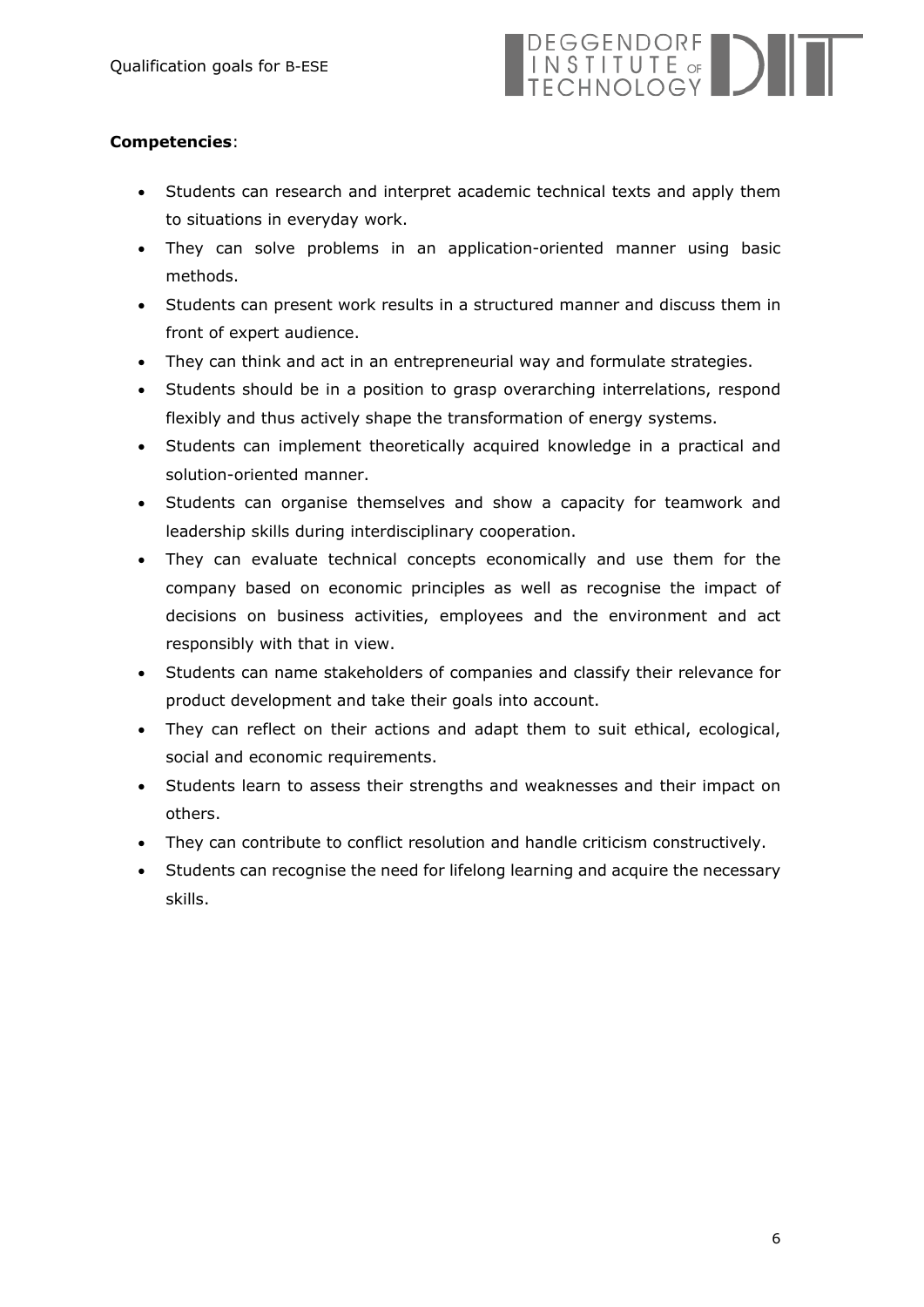

# <span id="page-6-0"></span>**4 Learning outcomes of modules/module objectives/matrix of objectives**

Individual modules, their detailed objectives and competencies to be acquired by graduates are described in the module handbooks for the Bachelor programme of Energy Systems Engineering.

The following table shows the relationship between individual modules and the objectives described in the previous section for the Bachelor programme of Energy Systems Engineering.

#### **Matrix of objectives of the modules in the Bachelor programme of Energy Systems Engineering**

| Module                                                              |                                                  | Objectives<br><b>Skills</b>  |                                          |         |                                               |                              |                                     |         |                                               |                              |                                     |         |
|---------------------------------------------------------------------|--------------------------------------------------|------------------------------|------------------------------------------|---------|-----------------------------------------------|------------------------------|-------------------------------------|---------|-----------------------------------------------|------------------------------|-------------------------------------|---------|
|                                                                     |                                                  | Knowledge                    |                                          |         |                                               |                              |                                     |         | Competencies                                  |                              |                                     |         |
|                                                                     | <b>Basics</b><br>Technological<br>Scientific and | Engineering-based<br>Methods | Practice<br>Engineering F<br>and Product | General | <b>Technological Basics</b><br>Scientific and | Engineering-based<br>Methods | Engineering Practice<br>and Product | General | <b>Technological Basics</b><br>Scientific and | Engineering-based<br>Methods | Engineering Practice<br>and Product | General |
|                                                                     |                                                  |                              | Semester 1                               |         |                                               |                              |                                     |         |                                               |                              |                                     |         |
| Analytical Principles of Engineering                                |                                                  | XX                           |                                          |         |                                               | XX                           |                                     |         |                                               | XX                           |                                     |         |
| Informatics for Engineering I                                       |                                                  | XX                           |                                          |         |                                               | XX                           |                                     |         |                                               | XX                           |                                     |         |
| <b>Fundamentals of Electrical</b>                                   |                                                  | <b>XX</b>                    |                                          |         |                                               | XX                           |                                     |         |                                               | <b>XX</b>                    |                                     |         |
| Engineering                                                         |                                                  |                              |                                          |         |                                               |                              |                                     |         |                                               |                              |                                     |         |
| Physics                                                             | XX                                               |                              |                                          |         | XX                                            |                              |                                     |         | XX                                            |                              |                                     |         |
| Chemistry                                                           | XX                                               |                              |                                          |         | XX                                            |                              |                                     |         | XX                                            |                              |                                     |         |
| Foreign Language I                                                  |                                                  |                              |                                          | XX      |                                               |                              |                                     | XX      |                                               |                              |                                     | XX      |
| Semester 2                                                          |                                                  |                              |                                          |         |                                               |                              |                                     |         |                                               |                              |                                     |         |
| Mathematics for Engineering                                         |                                                  | <b>XX</b>                    |                                          |         |                                               | XX                           |                                     |         |                                               | XX                           |                                     |         |
| Informatics for Engineering II                                      |                                                  | XX                           |                                          |         |                                               | XX                           |                                     |         |                                               | XX                           |                                     |         |
| <b>Electrical and Power Engineering</b>                             |                                                  | XX                           |                                          |         |                                               | XX                           |                                     |         |                                               | XX                           |                                     |         |
| Lab Work in Natural Sciences                                        | XX                                               |                              |                                          |         | XX                                            |                              |                                     |         | XX                                            |                              |                                     |         |
| Materials and Design                                                |                                                  | XX                           |                                          |         |                                               | XX                           |                                     |         |                                               | XX                           |                                     |         |
| <b>Inter-cultural Competences</b>                                   |                                                  |                              |                                          | XX      |                                               |                              |                                     | XX      |                                               |                              |                                     | XX      |
| Compulsory Elective Subject of a<br>General Academic Nature (AWP) I |                                                  | XX                           |                                          |         |                                               | XX                           |                                     |         |                                               | XX                           |                                     |         |
| Foreign Language II                                                 |                                                  |                              |                                          |         |                                               |                              |                                     |         |                                               |                              |                                     |         |
|                                                                     |                                                  |                              | Semester 3                               | XX      |                                               |                              |                                     | XX      |                                               |                              |                                     | XX      |
| <b>Applied Mathematics</b>                                          |                                                  | <b>XX</b>                    |                                          |         |                                               | XX                           |                                     |         |                                               | XX                           |                                     |         |
| Energy Technology                                                   |                                                  | XX                           |                                          |         |                                               | XX                           |                                     |         |                                               | XX                           |                                     |         |
| Measurement and Control                                             |                                                  |                              |                                          |         |                                               |                              |                                     |         |                                               |                              |                                     |         |
| Engineering                                                         |                                                  | <b>XX</b>                    |                                          |         |                                               | XX                           |                                     |         |                                               | <b>XX</b>                    |                                     |         |
| Fundamentals of Energy Economy                                      |                                                  | XX                           |                                          |         |                                               | XX                           |                                     |         |                                               | XX                           |                                     |         |
| Project Work I incl. Scientific                                     |                                                  |                              |                                          |         |                                               |                              | <b>XX</b>                           |         |                                               |                              |                                     |         |
| Writing                                                             |                                                  |                              | XX                                       |         |                                               |                              |                                     |         |                                               |                              | <b>XX</b>                           |         |
| Foreign Language III                                                |                                                  |                              |                                          | XX      |                                               |                              |                                     | XX      |                                               |                              |                                     | XX      |
| Semester 4                                                          |                                                  |                              |                                          |         |                                               |                              |                                     |         |                                               |                              |                                     |         |
| Project Work II incl. Simulation and<br>Design                      |                                                  |                              | <b>XX</b>                                |         |                                               |                              | <b>XX</b>                           |         |                                               |                              | <b>XX</b>                           |         |
| Renewable Energies                                                  |                                                  | XX                           |                                          |         |                                               | XX                           |                                     |         |                                               | XX                           |                                     |         |
| Sustainability                                                      | XX                                               |                              |                                          |         | XX                                            |                              |                                     |         | XX                                            |                              |                                     |         |
| <b>Plant Engineering</b>                                            |                                                  | XX                           |                                          |         |                                               | XX                           |                                     |         |                                               | XX                           |                                     |         |
| Compulsory Elective Subject of a                                    |                                                  |                              |                                          | XX      |                                               |                              |                                     | XX      |                                               |                              |                                     | XX      |
| General Academic Nature (AWP) II                                    |                                                  |                              |                                          |         |                                               |                              |                                     |         |                                               |                              |                                     |         |
| Compulsory Elective I*                                              |                                                  |                              |                                          | XX      |                                               |                              |                                     | XX      |                                               |                              |                                     | XX      |